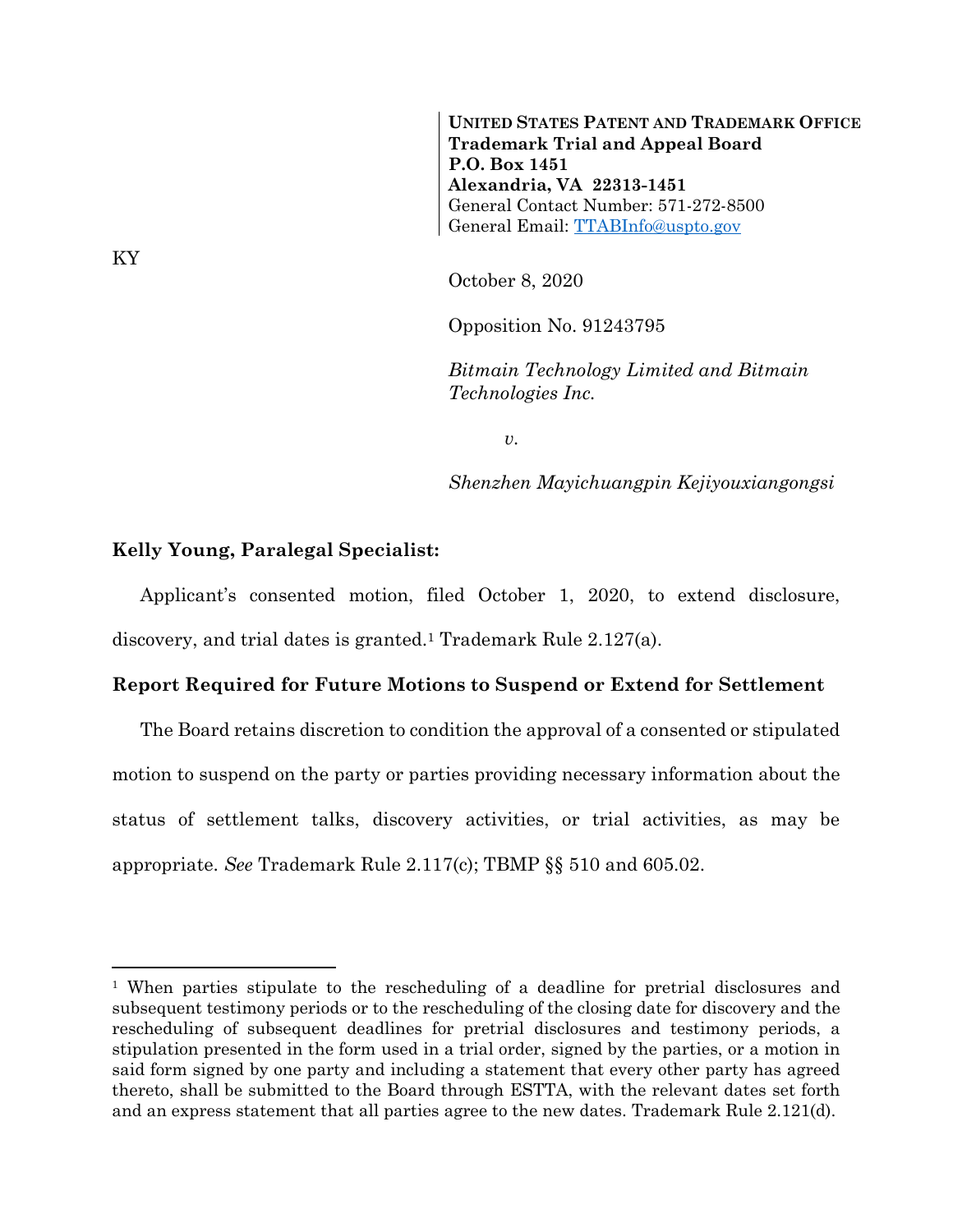l

Due to the number of suspensions or extensions approved thus far in this proceeding, the Board imposes a condition on the approval of all future motions to suspend or extend for settlement. Specifically, to establish good cause for all future motions to suspend or extend, the parties must include in the motion a status report setting forth what specific efforts the parties have made towards settlement during the previous period of suspension or extension. The report must set forth, at a minimum, 1) all dates on which the parties communicated, and the method of each communication (*e.g.* telephone conferences, emails, in-person meetings), 2) the general nature of each communication, 3) the issues that have been resolved, 4) the issues that remain to be resolved or that remain for trial, and 5) a proposed timetable for resolution of the remaining issues. Appropriately designated confidential information or materials may be filed under seal pursuant to Trademark Rule 2.126(c). *See* TBMP § 605.02.

Due to this requirement, the parties may no longer use the ESTTA "Consent Motions" forms to submit motions to extend or suspend dates for settlement. Rather, the parties must select the "Opposition, Cancellation or Concurrent Use (general filings)" option, the "Scheduling Motions" option, then the "Motion to Suspend for Settlement Discussions" form to which the parties may attach the motion they prepared. The motion must set forth both the required status report and a proposed trial schedule.<sup>2</sup> The requirement to use the general filings ESTTA form is limited to

<sup>2</sup> When parties stipulate to the rescheduling of a deadline for pretrial disclosures and subsequent testimony periods or to the rescheduling of the closing date for discovery and the rescheduling of subsequent deadlines for pretrial disclosures and testimony periods, a stipulation presented in the form used in a trial order, signed by the parties, or a motion in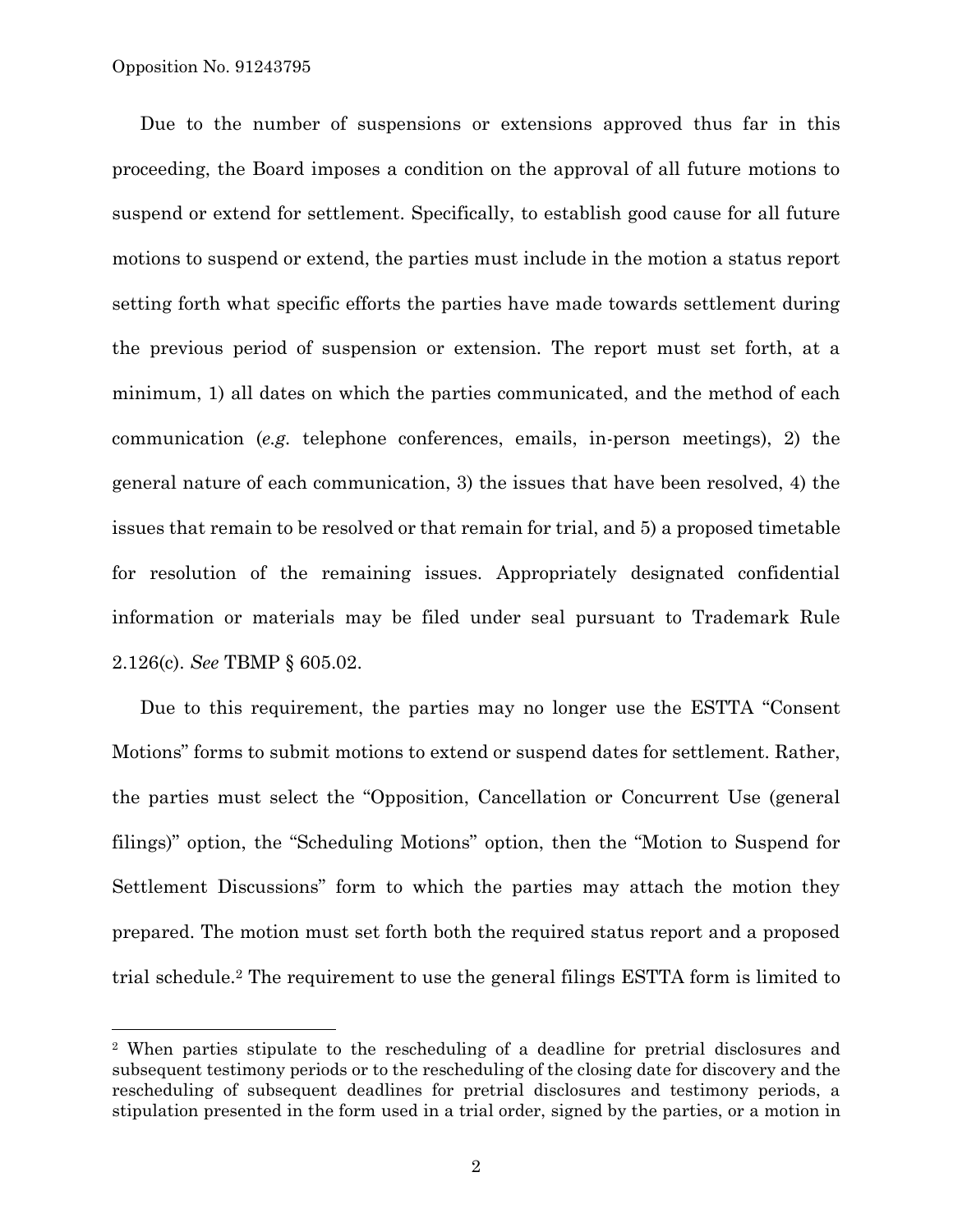l

consent motions based on settlement discussions, and does not prohibit the use of

ESTTA consent forms for other filings.

Absent the required status report, a motion to suspend or extend may be denied, even if consented to by the parties. If the Board denies such a motion, dates may remain as previously set. *See* TBMP § 509.01(a).

Trial dates are reset in accordance with Applicant's motion, as follows:

| Initial Disclosures Due                     | 10/31/2020 |
|---------------------------------------------|------------|
| <b>Expert Disclosures Due</b>               | 2/28/2021  |
|                                             |            |
| Discovery Closes                            | 3/30/2021  |
| <b>Plaintiff's Pretrial Disclosures Due</b> | 5/14/2021  |
| Plaintiff's 30-day Trial Period Ends        | 6/28/2021  |
| Defendant's Pretrial Disclosures Due        | 7/13/2021  |
| Defendant's 30-day Trial Period Ends        | 8/27/2021  |
| Plaintiff's Rebuttal Disclosures Due        | 9/11/2021  |
| Plaintiff's 15-day Rebuttal Period Ends     | 10/11/2021 |
| Plaintiff's Opening Brief Due               | 12/10/2021 |
| Defendant's Brief Due                       | 1/9/2022   |
| Plaintiff's Reply Brief Due                 | 1/24/2022  |
| Request for Oral Hearing (optional) Due     | 2/3/2022   |
|                                             |            |

Generally, the Federal Rules of Evidence apply to Board trials. Trial testimony is taken and introduced out of the presence of the Board during the assigned testimony periods. The parties may stipulate to a wide variety of matters, and many requirements relevant to the trial phase of Board proceedings are set forth in Trademark Rules 2.121 through 2.125. These include pretrial disclosures, matters in evidence, the manner and timing of taking testimony, and the procedures for submitting and serving testimony and other evidence, including affidavits,

said form signed by one party and including a statement that every other party has agreed thereto, shall be submitted to the Board through ESTTA, with the relevant dates set forth and an express statement that all parties agree to the new dates. Trademark Rule 2.121(d).